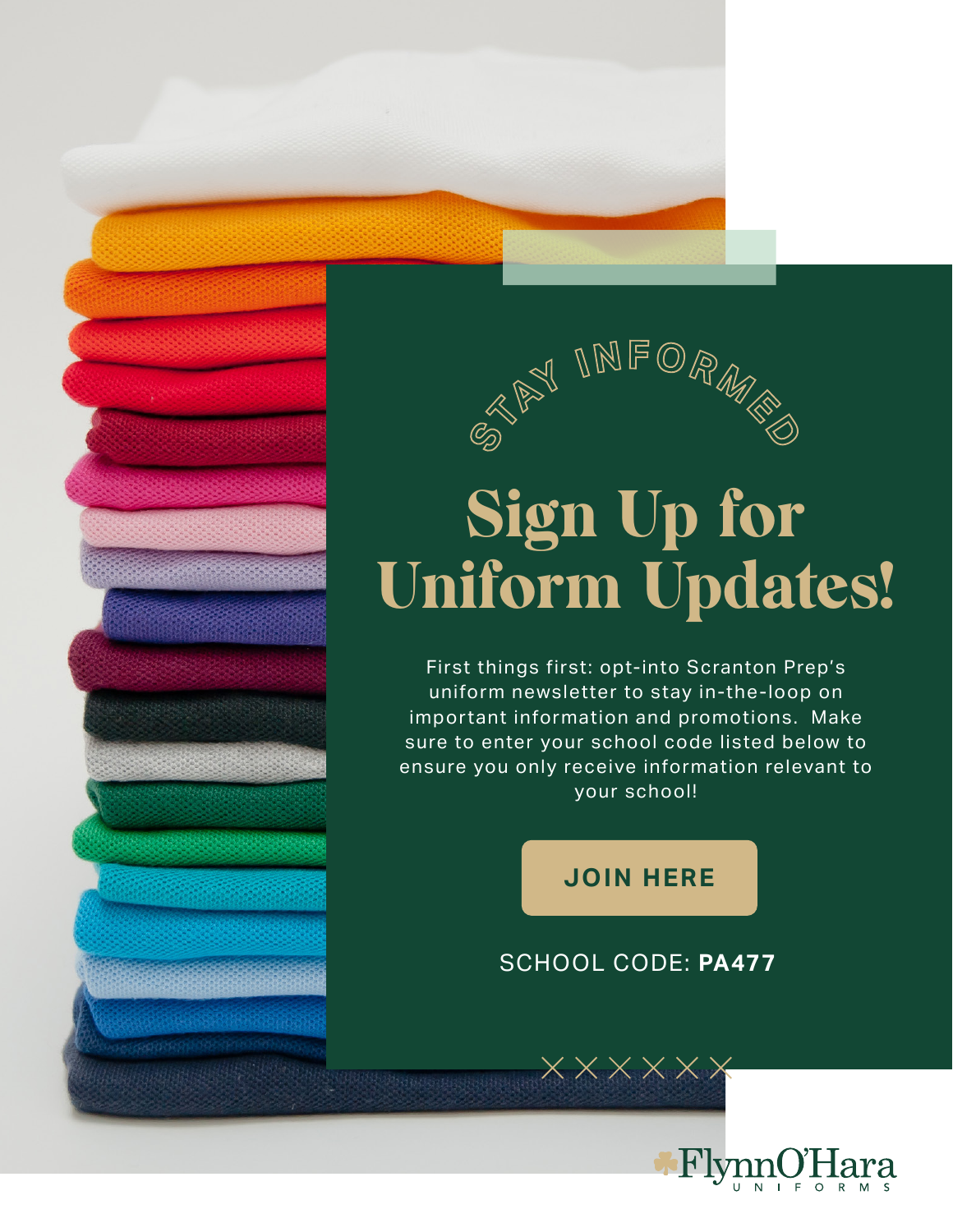# School Uniform Shopping

Whether you're brand new to school uniforms or a returning shopper preparing for the school year ahead, FlynnO'Hara makes it safe & easy to shop for back-to-school.

## Review Your Uniform **Requirements**

Click the link below & enter your student's Grade & Gender to view their specific uniform requirements, products, and pricing.

> [https://flynnohara.com/shop/scranton](https://flynnohara.com/shop/scranton-preparatory-school-pa477/)preparatory-school-pa477/

## Shop For Your Uniform!

#### IN-STORE

1492 ROUTE 315 HIGHWAY WILKES BARRE, PA 18702 (570) 823-1400

**[HOURS & DIRECTIONS](https://stores.flynnohara.com/flynnohara-uniforms-c154647bc9dc)**

#### ONLINE

**[FLYNNOHARA.COM](https://flynnohara.com/)**

**IMPORTANT NOTE:** We recommend families get their uniform shopping done at least **ONE MONTH** before the first day of school to ensure your students have everything they need!

 $\overline{\Sigma_{\text{FLYNN}}}$   $(33)$   $\overline{\Sigma_{\text{O'HARA}}}$ 

## **Additional Resources**

## Need Help with Sizing?

Visit the link below for fitting tutorials and other resources to help you choose the right sizes for your student's uniform.

**[https://flynnohara](https://flynnohara.com/sizing-fit/). com/sizing-fit /**

## Questions? We're Here to Help!

atyourservice@flynnohara.com (800) 441-4122

**FAMILY OWNED & OPERATED**

**6 MONTH PRODUCT GUARANTEE** 

**180 DAY RETURNS & EXCHANGES POLICY**

 $\bigstar$ FlynnO'Hara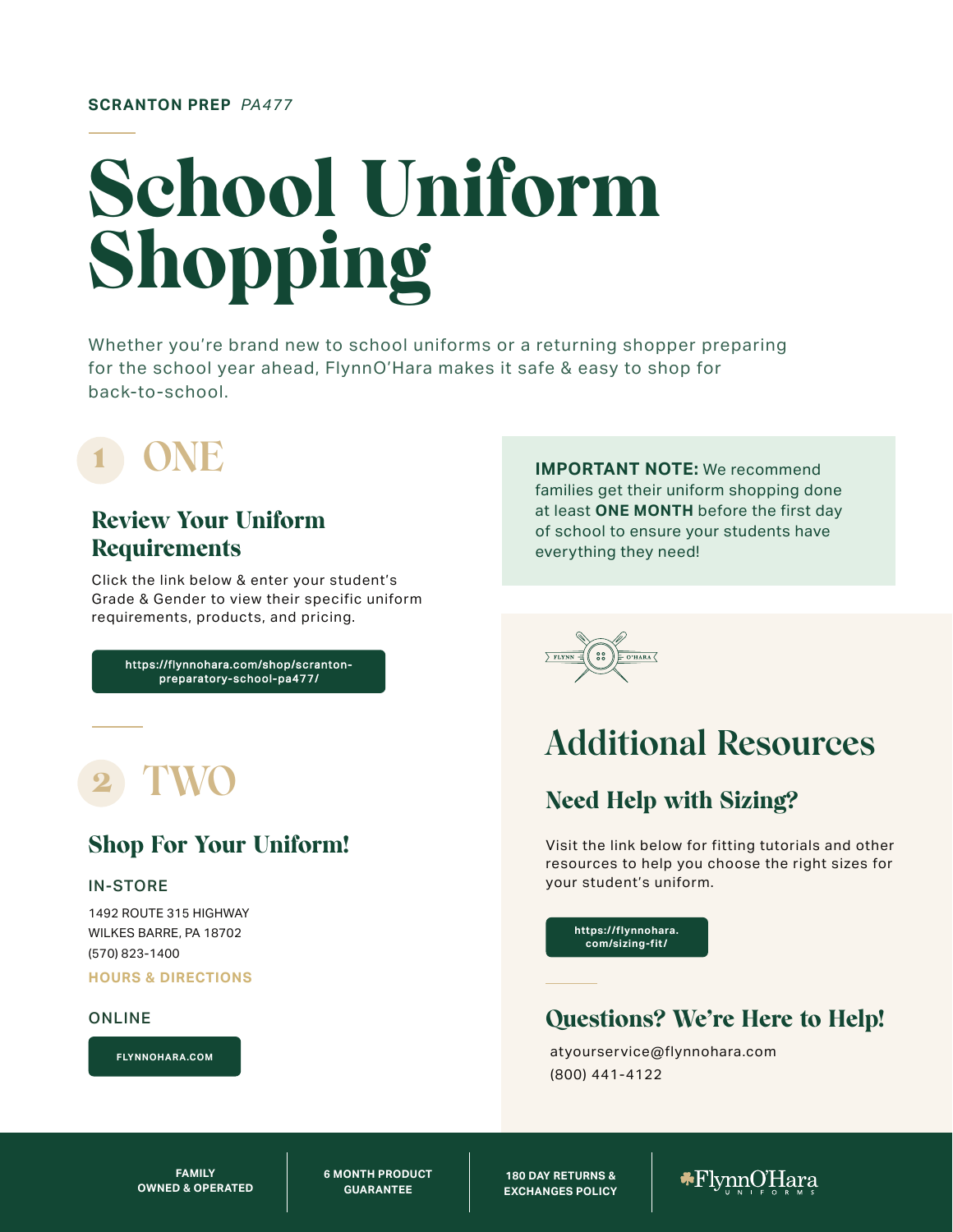| Girls Winter Uniform 9-12                                                                    |
|----------------------------------------------------------------------------------------------|
| GIRLS GRADES 9-12 WINTER UNIFORM                                                             |
| Grey & Blue Plaid Wrap-around Kilt ALL SZS. \$57.75                                          |
| Sa Charcoal Wrap-around Kilt ALL SZS \$53.25                                                 |
| SA Charcoal 2 Pleat Skort ALL SZS \$45.50                                                    |
| Navy 2 Pleat Skort ALL SZS \$49.75                                                           |
| Navy Wrap-around Kilt ALL SZS. \$54.00                                                       |
| Black Spandex Short YOUTH \$15.75                                                            |
| Black Spandex Short ADULT \$17.75                                                            |
| Blue Short Sleeve Oxford Shirt YOUTH \$23.25                                                 |
| Blue Short Sleeve Oxford Blouse ADULT \$26.50                                                |
| Pink Short Sleeve Oxford Shirt YOUTH \$22.50                                                 |
| Pink Short Sleeve Oxford Blouse ADULT \$25.50                                                |
| White Short Sleeve Oxford Shirt YOUTH \$23.25                                                |
| White Short Sleeve Oxford Blouse ADULT \$26.50                                               |
| Yellow Short Sleeve Oxford Shirt YOUTH \$23.25                                               |
| Yellow Short Sleeve Oxford Blouse ADULT \$26.50                                              |
| Blue Long Sleeve Oxford Shirt YOUTH \$24.75                                                  |
| Blue Long Sleeve Oxford Blouse ADULT \$27.50                                                 |
| Pink Long Sleeve Oxford Shirt YOUTH \$24.00                                                  |
| Pink Long Sleeve Oxford Blouse ADULT \$26.50<br>White Long Sleeve Oxford Shirt YOUTH \$24.75 |
| White Long Sleeve Oxford Blouse ADULT \$27.50                                                |
| Yellow Long Sleeve Oxford Shirt YOUTH \$24.75                                                |
| Yellow Long Sleeve Oxford Blouse ADULT \$27.50                                               |
| Heather Grey V-Neck Sweater Vest w/School Silkscreen YL-YXL \$36.75                          |
| Heather Grey V-Neck Sweater Vest w/School Silkscreen AS-AXL \$39.50                          |
| Heather Grey V-Neck Sweater Vest w/School Silkscreen XXL-XXXL \$44.00                        |
| Navy V-Neck Sweater Vest w/School Silkscreen YL-YXL \$36.75                                  |
| Navy V-Neck Sweater Vest w/School Silkscreen AS-AXL \$39.50                                  |
| Navy V-Neck Sweater Vest w/School Silkscreen XXL-XXXL \$44.00                                |
| Heather Grey V-Neck Pullover Sweater w/School Silkscreen YM-YXL \$39.00                      |
| Heather Grey V-Neck Pullover Sweater w/School Silkscreen AS-AXL \$43.75                      |
| Heather Grey V-Neck Pullover Sweater w/School Silkscreen XXL-XXXL \$47.50                    |
| Navy V-Neck Pullover Sweater w/School Silkscreen YM-YXL \$39.00                              |
| Navy V-Neck Pullover Sweater w/School Silkscreen AS-AXL \$43.75                              |
| Navy V-Neck Pullover Sweater w/School Silkscreen XXL-XXXL \$47.50                            |
| Heather Grey V-Neck Sweater Vest w/School Silkscreen YM-YXL \$36.75                          |
| Heather Grey Crewneck Cardigan w/School Silkscreen AS-AXL \$44.50                            |
| Heather Grey Crewneck Cardigan w/School Silkscreen XXL-XXXL \$48.00                          |
| Navy V-Neck Sweater Vest w/School Silkscreen YM-YXL \$36.75                                  |
| Navy Crewneck Cardigan w/School Silkscreen AS-AXL \$44.50                                    |
| Navy Crewneck Cardigan w/School Silkscreen XXL-XXXL \$48.00                                  |
| Navy with Charcoal Trim 1/4 Zip Pullover Sweater w/School Silkscreen YOUTH \$52.50           |
| Navy with Charcoal Trim 1/4 Zip Pullover Sweater w/School Silkscreen ADULT \$57.50           |
| Navy with Charcoal Trim 1/4 Zip Pullover Sweater w/School Silkscreen XXL-XXXL \$59.00        |
| Charcoal 1/4 Zip Pullover Sweater w/School Silkscreen YOUTH \$58.75                          |
| Charcoal 1/4 Zip Pullover Sweater w/School Silkscreen ADULT \$54.00                          |
| Charcoal 1/4 Zip Pullover Sweater w/School Silkscreen XXL-XXXL \$59.00                       |
| Navy Opaque Nylon Knee-Hi S-M-L \$6.00                                                       |
| White Opaque Nylon Knee-Hi S-M-L \$6.00                                                      |
| Navy Orlon Knee-Hi S-M-L \$6.00                                                              |
| White Orlon Knee-Hi S-M-L \$6.00                                                             |
| Navy Opaque Tights CHILDS \$10.25<br>Navy Opaque Tights JUNIORS \$11.00                      |
| White Opaque Tights CHILDS \$10.25                                                           |
| White Opaque Tights JUNIORS \$11.00                                                          |
|                                                                                              |